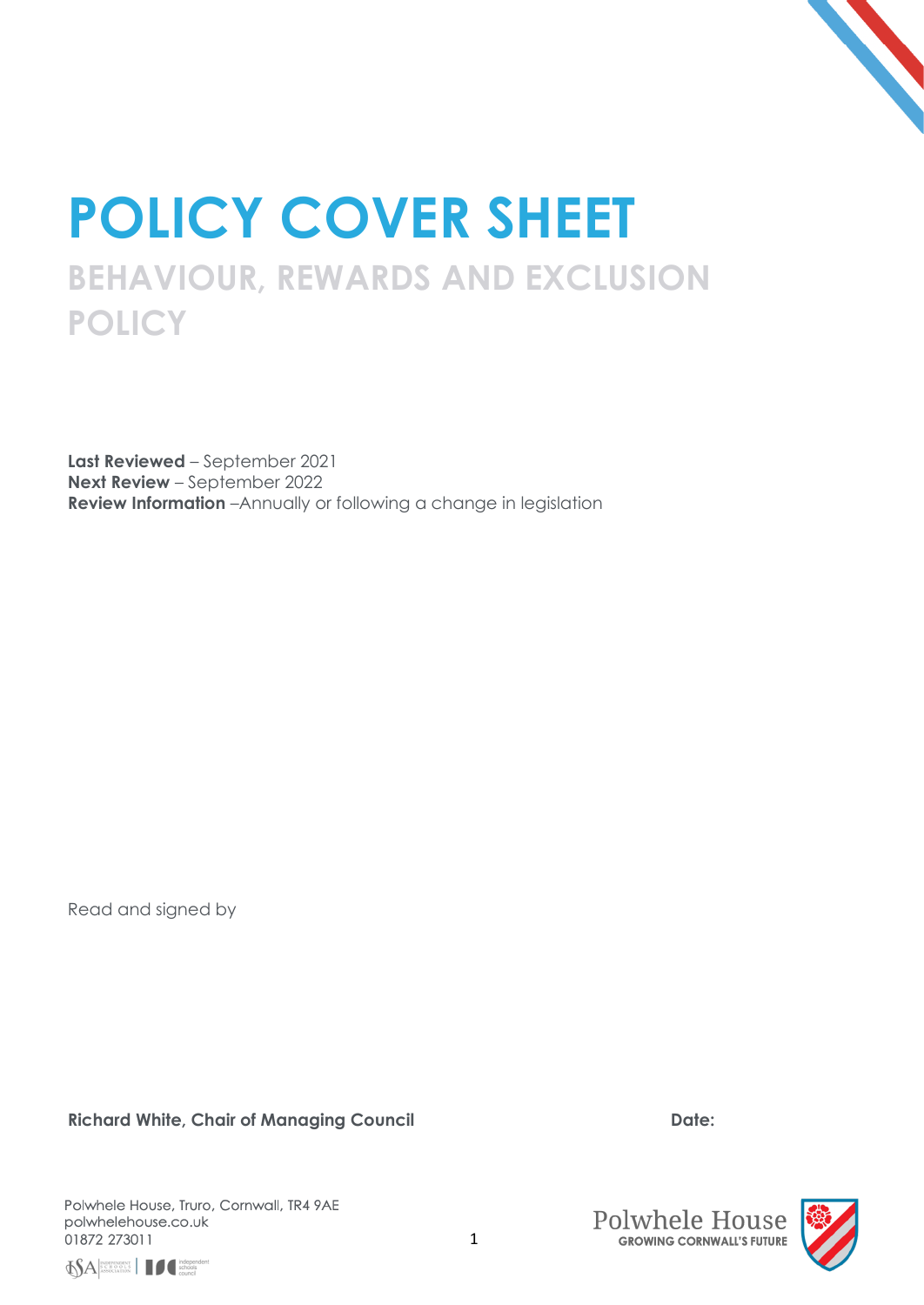

# **POLICY REVIEW**

# **REVIEW JOURNAL**

| Version   | Approved<br>Bv |           | Revision Date   Description of change | Author    |
|-----------|----------------|-----------|---------------------------------------|-----------|
| Sept 2021 | НM             | Sept 2022 | KCSiE 2021 update                     | <b>HM</b> |

### In addition, this policy is based on: **DOCUMENTS & GUIDANCE REFERED TO IN REVIEW**

| Document/Guidance                                                         | Date           |
|---------------------------------------------------------------------------|----------------|
| Behaviour and discipline in schools (DfE), 2016                           | May 2019       |
| Searching, screening and confiscation at school, 2018                     | May 2019       |
| The Equality Act, 2010                                                    | May 2019       |
| Supporting pupils with medical conditions at school, 2017                 | May 2019       |
| Use of reasonable force in schools, 2013                                  | May 2019       |
| Keeping Children Safe in Education, 2021                                  | September 2021 |
| Working Together to Safeguard Children, 2018                              | May 2019       |
| Special Educational Needs and Disability (SEND) code of practice, 2015    | May 2019       |
| Searching, Screening and Confiscation at School (DfE), 2018               | May 2019       |
| DfE Getting the Simple things right: Charlie Taylor's behaviour Checklist | May 2019       |
| When the Adults Change by Paul Dix                                        | September 2020 |

# **APPENDIX INFORMATION**

| Appendix Title                    |  |
|-----------------------------------|--|
| Pupil Positive Behaviour examples |  |
| Pupil Code of Conduct             |  |
| Rewards and Sanction Ladder       |  |
| Restorative Meetings              |  |





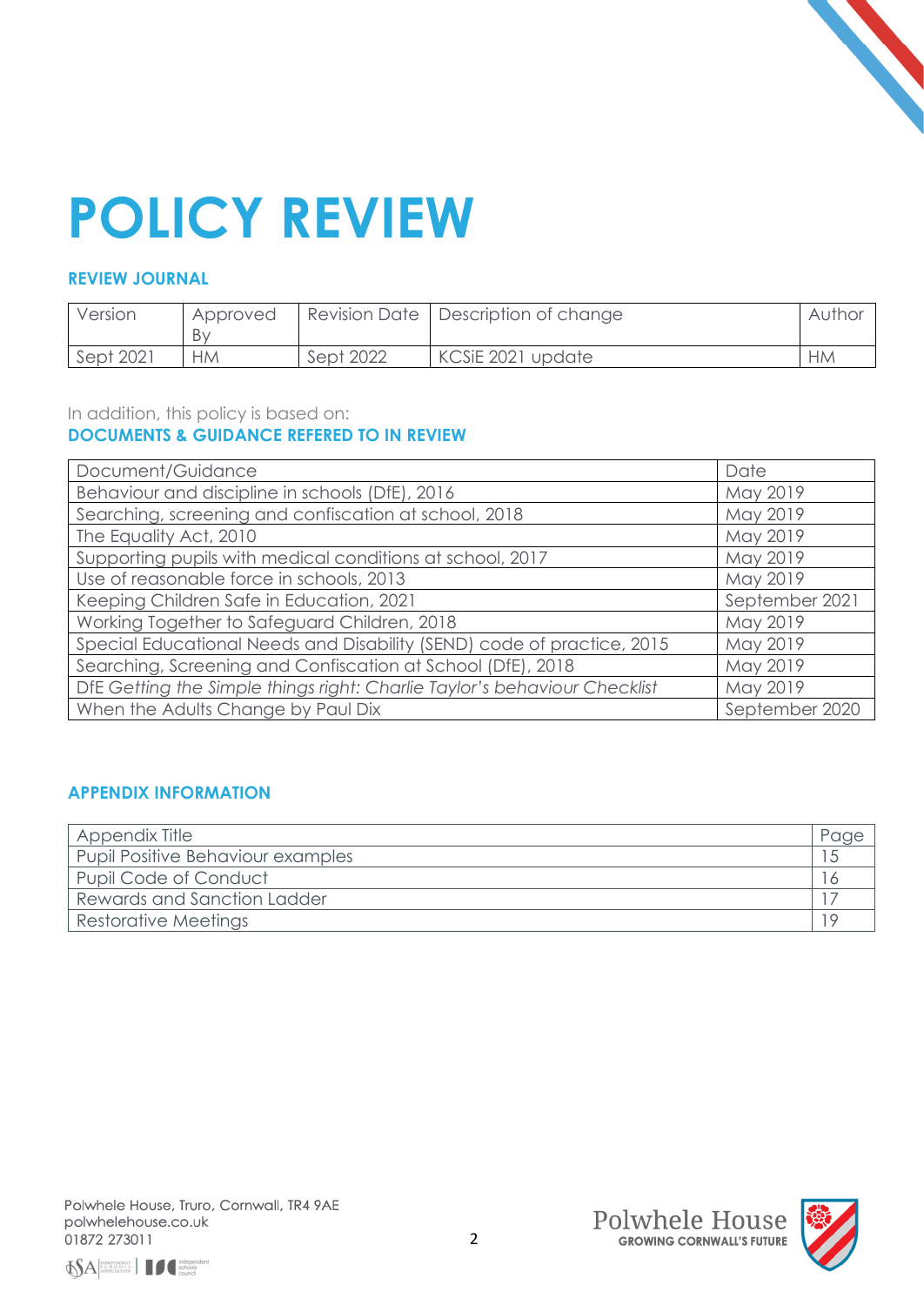# **BEHAVIOUR, REWARDS AND EXCLUSION POLICY**

# *'Karenza Whelas Karenza'*

*This Polwhele House School Policy relates to the whole School including EYFS and Boarding provision as well as all School related activities both on and off-site.*

# **Contents**

- 1. Aims
- 2. Legislation and statutory requirements
- 3. Our Values and Approach
	- a. Rewards and sanctions
- 4. Definitions
- 5. Bullying
- 6. Roles, Responsibilities and Involvement
- 7. Behaviour management
	- a. Lessons
	- b. Corporal punishment & physical restraint
	- c. Search and Confiscation
- 8. Pupil support
- 9. Pupil transition
- 10. Staff training
- 11. Equal opportunities
- 12. Review
- 13. Links with other policies

Appendix 1: Pupil Positive Behaviour examples

Pupil Code of Conduct

Rewards and Sanction Ladder

Restorative Meetings





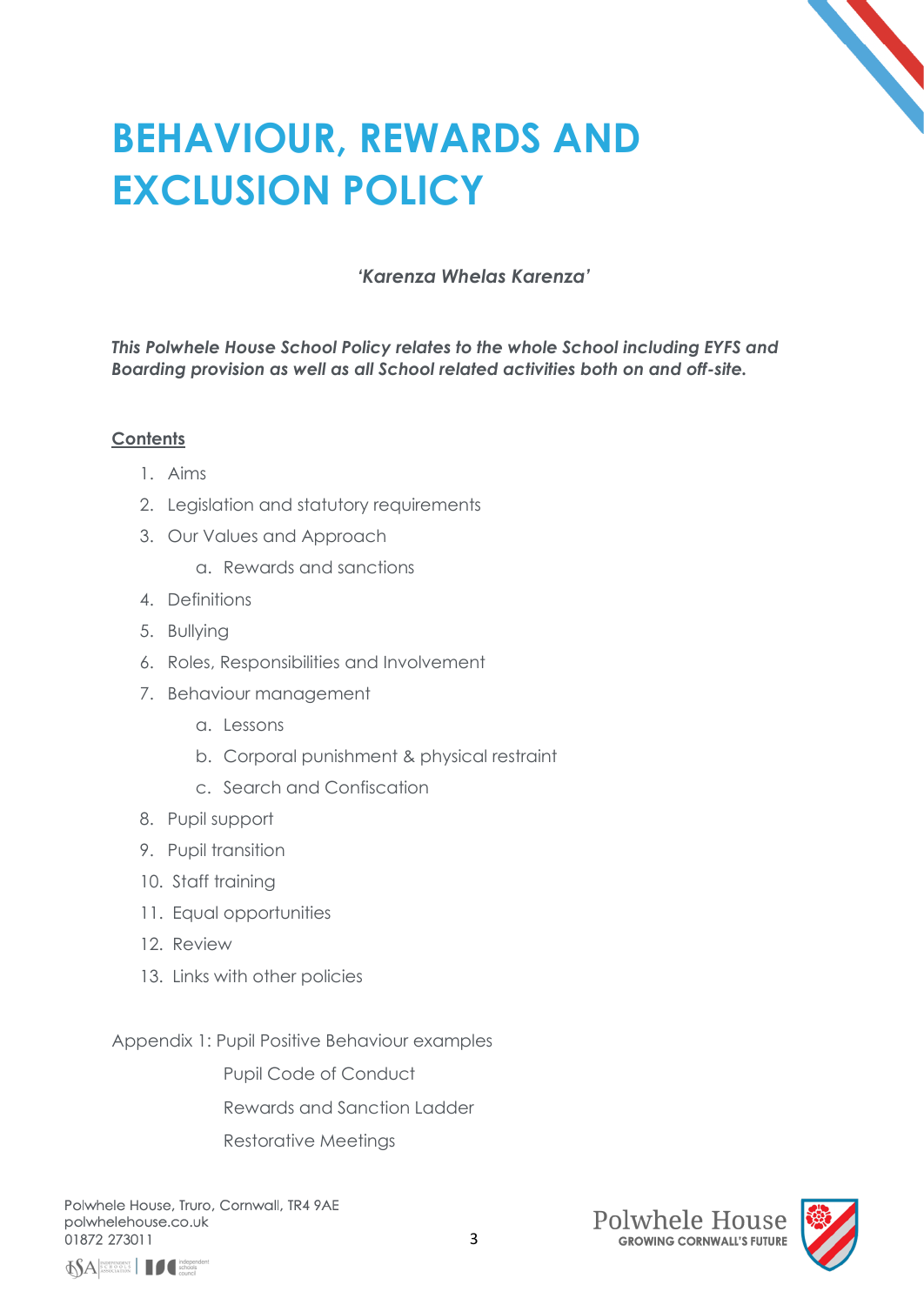# **1. Aims**

This policy aims to:

- Provide a consistent approach to behaviour management
- Define what we consider to be unacceptable behaviour, including bullying
- Outline how pupils are expected to behave
- Summarise the roles and responsibilities of different people in the school community with regards to behaviour management
- Outline our system of rewards and sanctions

# **2. Legislation and statutory requirements**

This policy is based on advice from the Department for Education (DfE) on:

- Behaviour and discipline in schools, 2016
- Searching, screening and confiscation at school, 2018
- The Equality Act 2010
- Use of reasonable force in schools, 2013
- Supporting pupils with medical conditions at school, 2017
- Keeping Children Safe in Education, 2021
- Working Together to Safeguard Children, 2018
- Special Educational Needs and Disability (SEND) code of practice, 2015.

In addition, this policy is based on:

• Schedule 1 of the Education (Independent School Standards) Regulations 2014: paragraph 7 outlines a school's duty to safeguard and promote the welfare of children, paragraph 9 requires the school to have a written behaviour policy and paragraph 10 requires the school to have an anti-bullying strategy.

# **3. Our Values and Approach**

Polwhele House Values underpin our behaviour strategy and are understood by every pupil.

They are neatly summed up in the following 3 words:

- Ready
- Respectful
- Safe





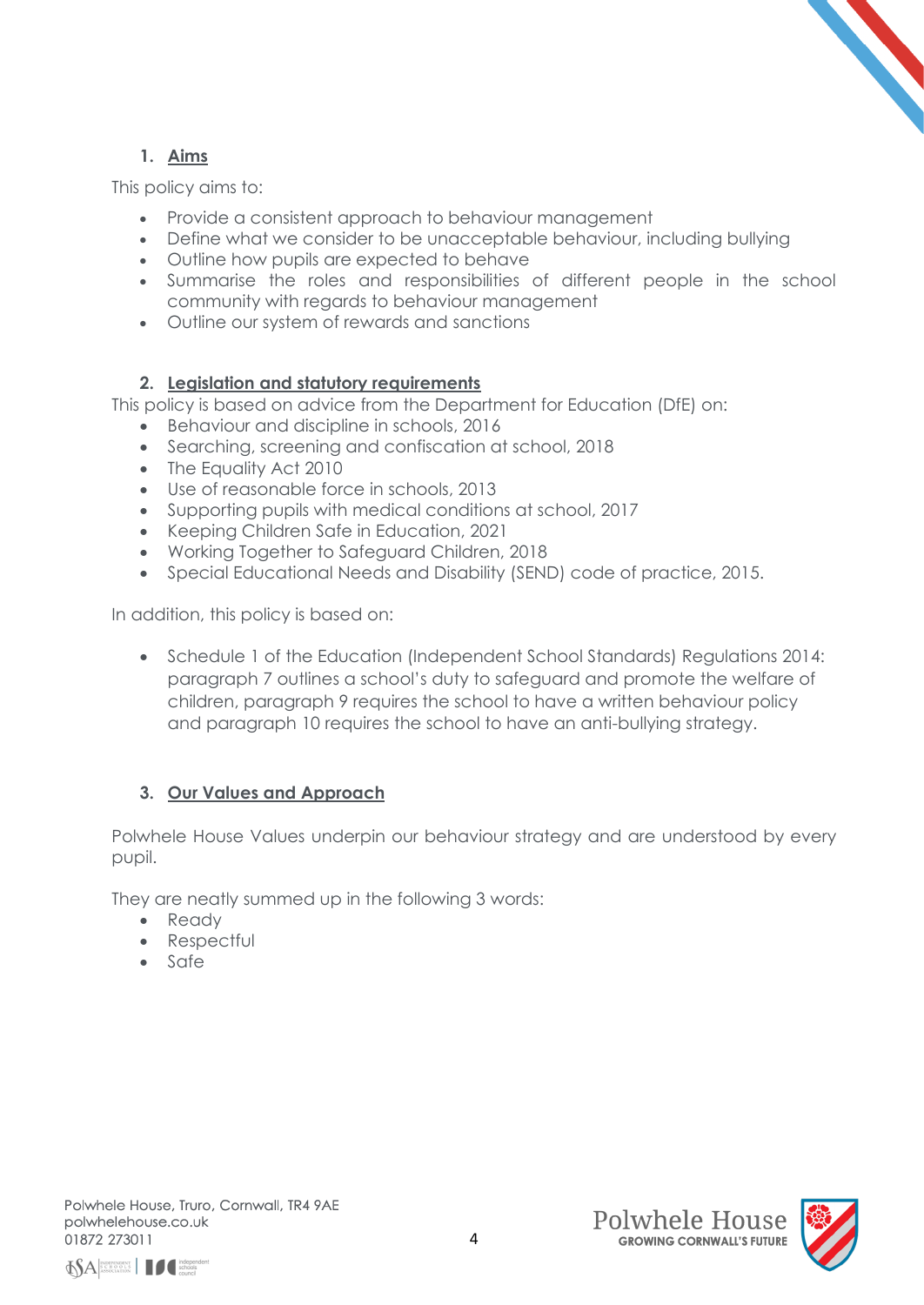

- We Meet and Greet
- We Challenge
- We Reward
- We Educate
- We Aim High
- We are Proud
- We are Kind
- We Respect Each Other

Our School Values permeate through all areas of School life including our Life Skills scheme. The Values also promote SMSC, British Values, the Prevent Strategy for Schools and the UN Convention on the Rights of the Child. Polwhele's Values are known by every child and staff member.

Polwhele House has an ethos of care, respect and forgiveness which is reflected in our School Values. The School promotes rewards and praise rather than criticism and sanctions. The pupils receive rewards in the following way:

### **Rewards**

- Praise
- House points
- Stars, stickers, sticker charts (Pre-Prep)
- The award of house tokens for supporting the values
- Positive comments to parents (written or oral)
- Special responsibilities/privileges
- Commendation awards work or description of attitude/behaviour included on display wall and named in the Polwheler Newsletter
- Special mentions in assemblies for a variety of achievements
- Prizes awarded for effort, achievement and citizenship as well as in the curriculum and academic areas at Prize Giving
- Form treats and visits
- Praise postcards

When necessary, a pupil will be disciplined in line with this policy. Taking into account the individual, staff may use one or more of the following sanctions in response to unacceptable behaviour that does not reflect the School Values:





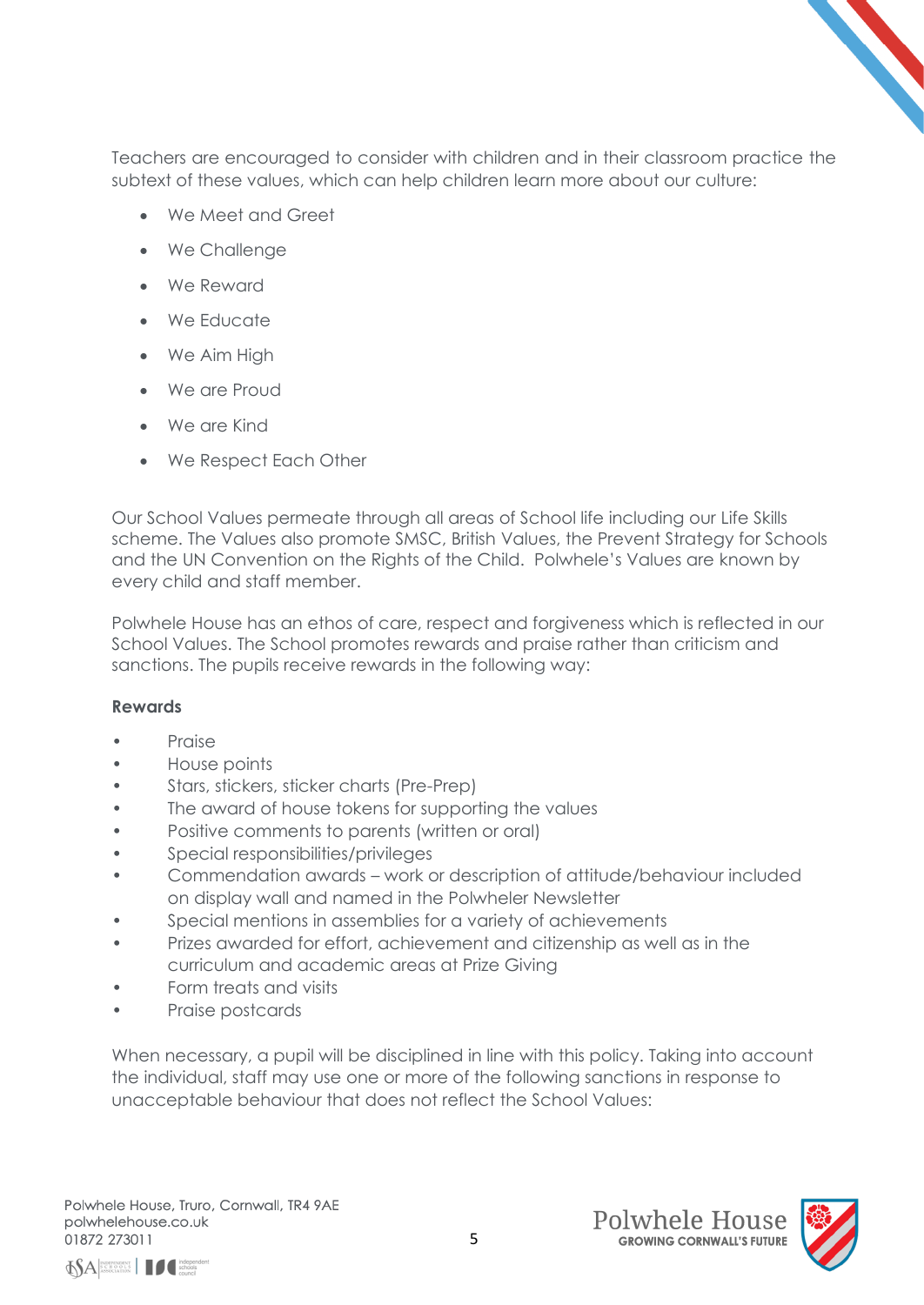## **Sanctions**

- Discussion of behaviour
- Restorative process: Meeting with pupil as part of the restorative approach; Completion of 'Time to Think' document. Letters or phone calls home to parents Agreeing a Behaviour Plan
- A verbal warning or reprimand
- Expecting work to be completed at another time
- Time out of activity/playtime if a child needs calming time (accompanied by staff member)
- Writing a letter of apology
- Carrying out useful tasks to help the school community
- Putting a pupil 'on report'

*See appendix 3 for Support and Sanction ladder*

# **4. Definitions**

**Misbehaviour** is defined as the following by the DfE in their document *Behaviour and discipline in Schools Advice for headteachers and school staff*:

- Disruption in lessons, in corridors, and at break and lunchtimes
- Non-completion of classwork or homework without just cause
- Unacceptable attitude
- Incorrect uniform
- Disrespecting school or other's property

### **Serious misbehaviour (levels 2 – 4 on the Sanction Ladder)** is defined as:

- Verbal or physical aggression
- Any form of bullying
- Sexual assault, which is any unwanted sexual behaviour that causes humiliation, pain, fear or intimidation
- Serious Vandalism of school property or other's property
- Theft
- Discriminatory comments including race, disability, religion, culture or gender
- Breaking the age-appropriate "Acceptable ICT Use" policy.

**Malicious accusations against staff**. *Please refer to our Child Protection Policy & procedures for dealing with allegations of abuse against staff.*

# **5. Bullying**

*Please see Polwhele House's Anti-Bullying Policy.*



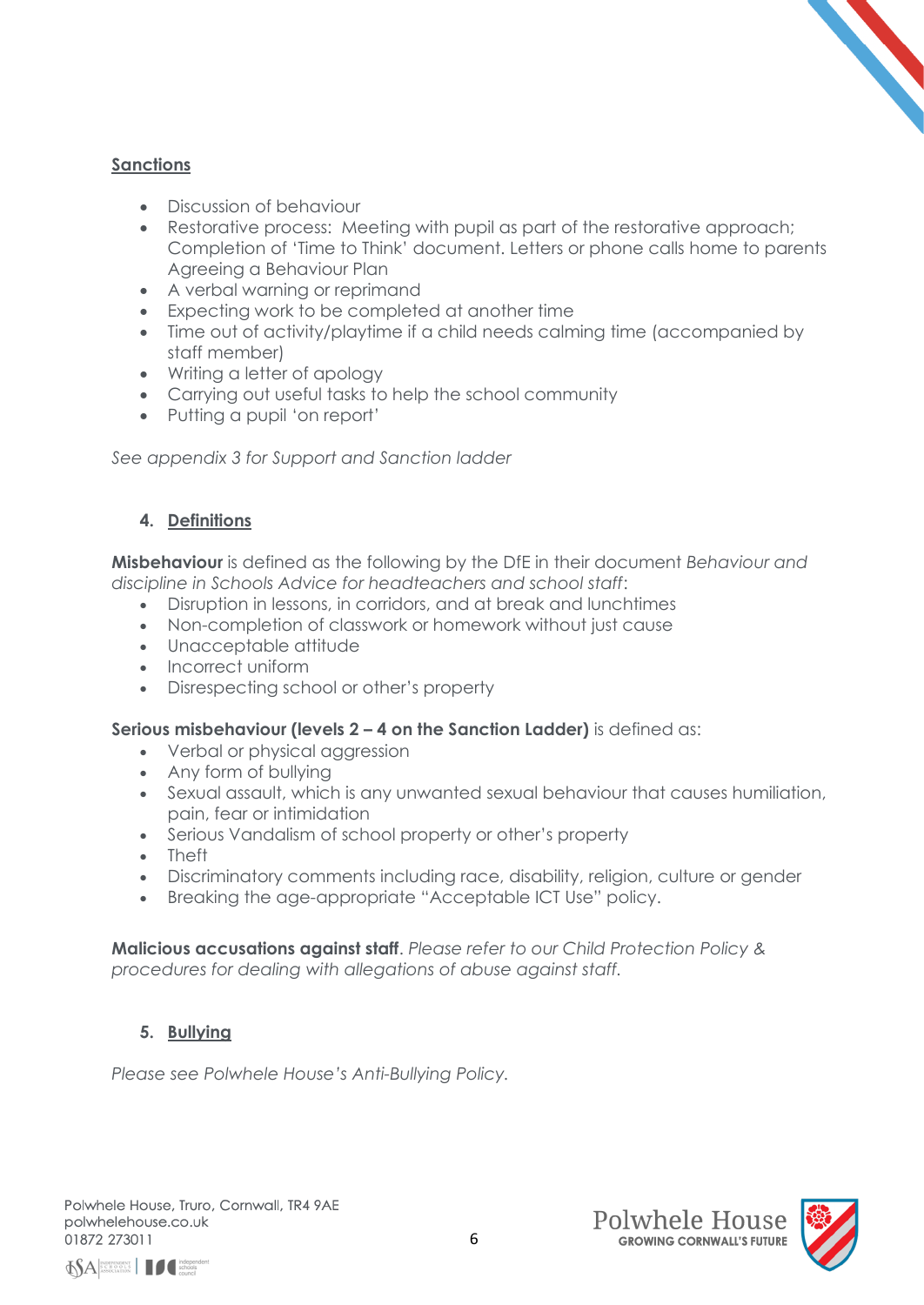# **6. Roles, Responsibilities and involvement**

# **The Managing Council**

The Managing Council is responsible for monitoring this Behaviour Policy's effectiveness and holding the Head to account for its implementation.

# **The Head**

The Head is responsible for reviewing and approving this Behaviour Policy. The Head will ensure with the Deputy Head that the school environment encourages positive behaviour and that staff deal effectively with poor behaviour and will monitor how staff implement this policy to ensure rewards and sanctions are applied consistently.

### **Staff**

The staff promote self-discipline amongst the pupils and deal appropriately with unacceptable behaviour according to this policy. In lessons, behaviour must be of a standard that allows constructive teaching and learning to take place, and all staff have a duty to ensure that disruptive behaviour is not tolerated.

All staff are responsible for:

- Mentioning the appropriate value when reprimanding a child
- Ensuring that all children are aware of the values
- Implementing the behaviour policy consistently

#### **Parents**

At Polwhele House we promote a good partnership between Staff and Parents. We believe this is in the best interests of every pupil, for the School and Parents to be working together. Each year parents are referred to the website with the school's Behaviour and Rewards policy as well as the Pupil Code of Conduct and asked to reread it with their children.

Parents are expected to:

- Support their child in adhering to the Pupil Code of Conduct and work with the school to maintain the expected standards
- Inform the school of any changes in circumstances that may affect their child's behaviour
- Discuss any behaviour concerns with the Form Tutor promptly





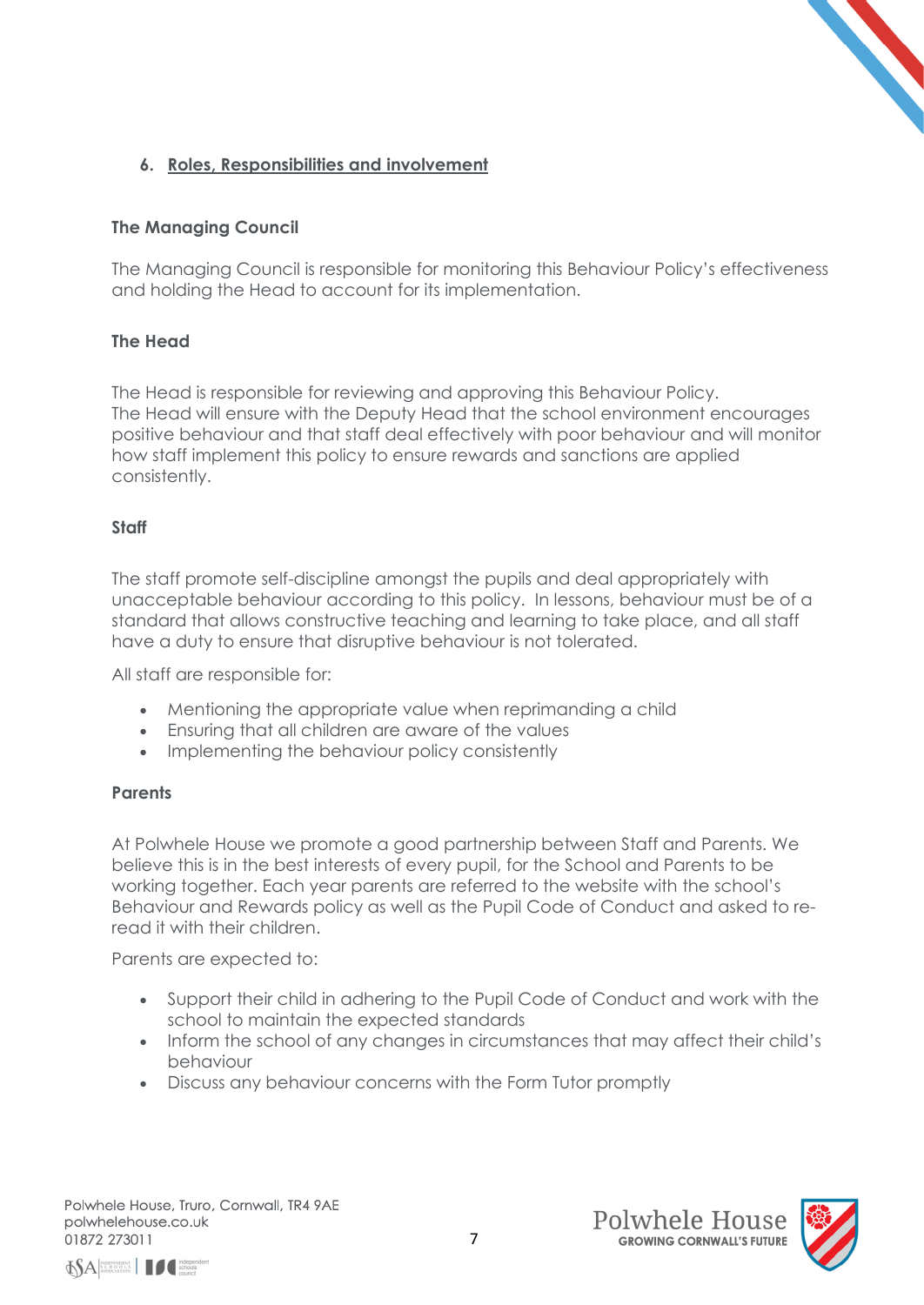## **Pupils**

In accordance with Article 12 of the UN Convention on the Rights of the Child, Polwhele House involves pupils when creating behaviour expectations. The School Values and their impact are very important to the pupils as shown by the strong pupil voice in School Council meetings, assemblies, form time, Life Skills lessons and Religious Studies lessons. Every pupil's voice matters and their views are taken into account when creating individual behaviour plans which also adheres to the SEND Code of Practice 2015.

Pupils are expected to:

- Follow the School Values in their behaviour, interactions and attitude
- Behave in an orderly and self-controlled way
- Demonstrate good manners
- In class, make it possible for all pupils to learn
- Move quietly around the school
- Wear the correct uniform at all times
- Accept sanctions when given, following opportunities to reflect and consider change
- Refrain from behaving in a way that brings the school into disrepute, including when outside school.

*See appendix 2 for Pupil Code of Conduct, which all staff and children are aware of.*

### **7. Behaviour Management**

### a) Lesson Behaviour management

Teaching and support staff are responsible for setting the tone and for positive behaviour within lessons. The following guidance has been taken and adapted from the DfE *Getting the Simple things right: Charlie Taylor's behaviour Checklist:*

### Classroom

- Follow behaviour policy
- Know the names and roles of any adult in lessons
- Meet and greet pupils when they enter the room
- Display Tokens sheet and keep it up-to-date
- Ensure all pupils are aware of the Values
- Follow through with rewards and sanctions

#### Pupils

- Have a seating plan to aid effective learning
- Understand pupils' individual needs
- Have strategies ready to use to challenge behaviour that does not reflect the School Values





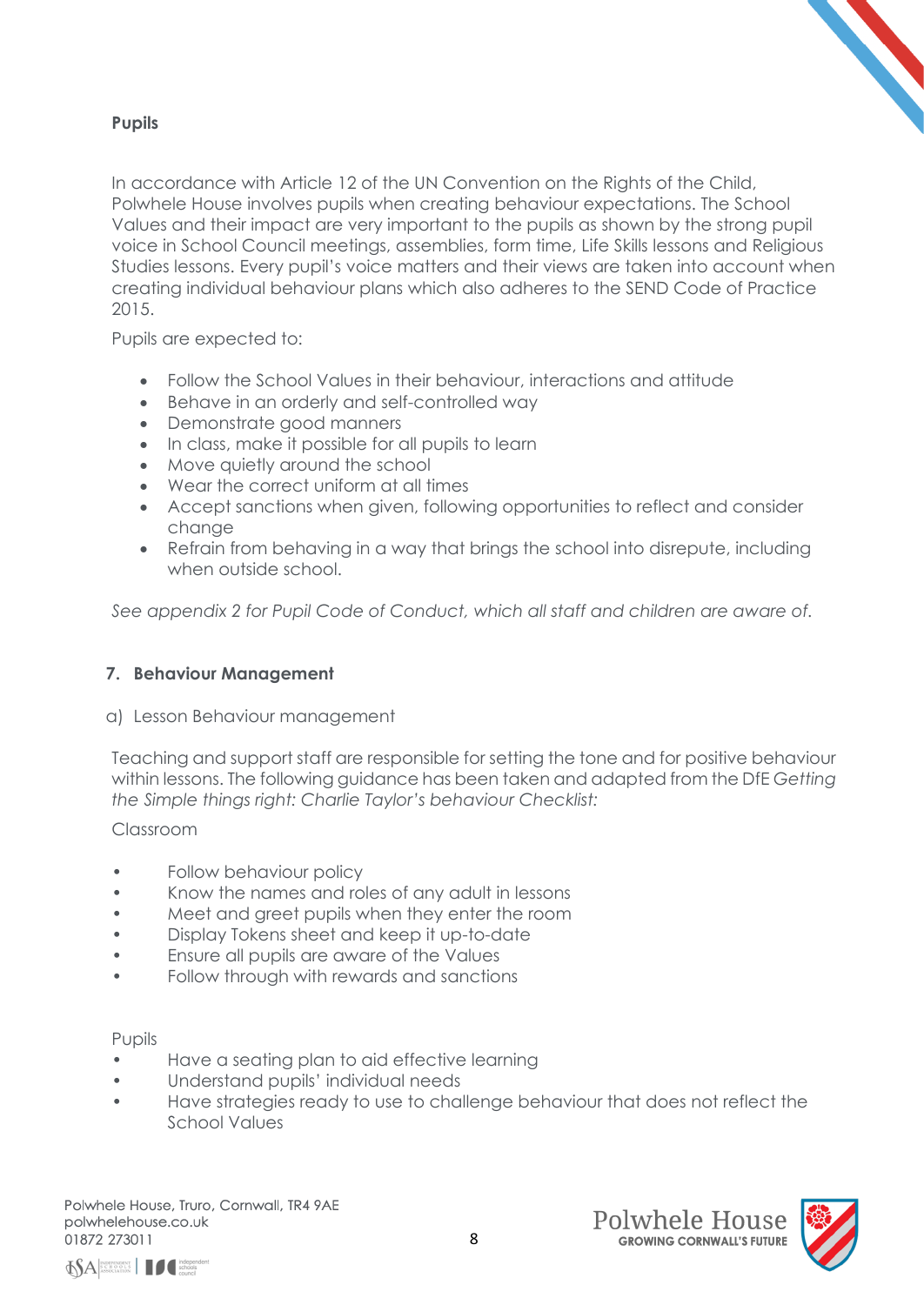# **Teaching**

- Model behaviour that embodies the School Values
- Consistent approach follow School policies
- Ensure that all resources are prepared in advance
- Praise the behaviour you want to see more of
- Praise children doing the right thing more than criticising those who are doing the wrong thing (parallel praise)
- Differentiate learning to support and extend all pupils
- Stay calm (only raise voice for safety purposes)
- Have clear routines for transitions and for stopping the class
- Teach pupils the class routines and expectations
- Display the rewards in class
- Plan and teach stimulating, meaningful lessons
- Understand pupils' special needs

### **Parents**

Give feedback to parents about their child's behaviour – let them know the good as well as the challenging.

# **b) Corporal Punishment and Physical restraint**

In accordance with the law, the school does not use corporal punishment.

In some circumstances, staff may use reasonable force to restrain a pupil to prevent them:

- Causing disorder
- Endangering themselves or other pupils and staff
- Causing serious damage to the premises and property

*Please refer to our separate Positive Handling and Restraint Policy as well.*

Incidents of physical restraint must:

- **Always used as a last resort**
- Be applied using the minimum amount of force and for the minimum amount of time possible
- Be used in a way that maintains the safety and dignity of all concerned
- Never be used as a form of punishment
- Be recorded and reported to the Head or Deputy within 24 hours parents/carers where possible before the child returns home.





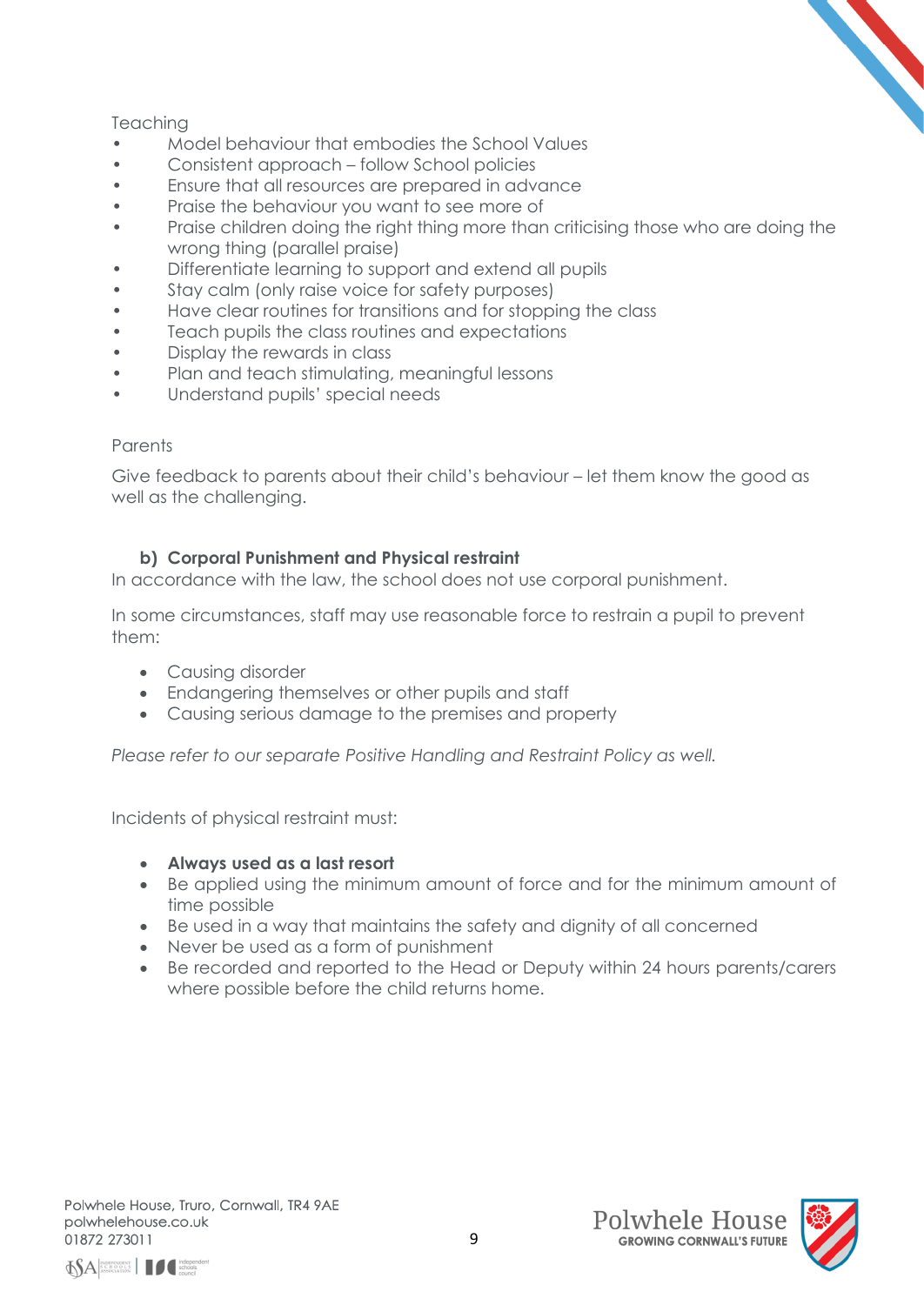# **(c) Search & Confiscation**

Searching pupils and confiscation of items is conducted in line with the DfE's [latest](https://www.gov.uk/government/publications/searching-screening-and-confiscation)  [guidance on searching, screening and confiscation](https://www.gov.uk/government/publications/searching-screening-and-confiscation) and staff and parents are asked to refer to this document for further details (Searching, Screening and Confiscation in Schools 2018, DfE).

Prohibited items include:

- knives or weapons
- alcohol
- illegal drugs
- stolen items
- tobacco and cigarette papers
- fireworks
- pornographic images
- any article that the member of staff reasonably suspects has been, or is likely to be, used to commit an offence, or to cause personal injury to, or damage to the property of, any person (including the pupil).

The Head and authorised staff can also search for any item banned by the school rules which has been identified in the rules as an item which may be searched for.

**Searching with consent** - Schools' common law powers to search

School staff can search pupils with their consent for any item.

### **Also please note:**

• Schools are not required to have formal written consent from the pupil for this sort of search – it is enough for the teacher to ask the pupil to turn out his or her pockets or if the teacher can look in the pupil's bag or locker and for the pupil to agree.

### **Searching without consent**

The Head and staff authorised by him have a statutory power to search pupils or their possessions, without consent, where they have reasonable grounds for suspecting that the pupil may have a prohibited item.

Staff must be the same sex as the pupil being searched and there must be a witness (also a staff member) and, if possible, they should be the same sex as the pupil being searched. There is a limited exception to this rule. Staff can carry out a search of a pupil of the opposite sex and / or without a witness present, but only where it is reasonably believed that there is a risk that serious harm will be caused to a person if the search is not conducted immediately and where it is not reasonably practicable to summon another member of staff.

The teacher must decide in each particular case what constitutes reasonable grounds for suspicion. For example, they may have heard other pupils talking about the item or

 $\left|\bigotimes_{\text{SCHOOLATION}}\right|$ 



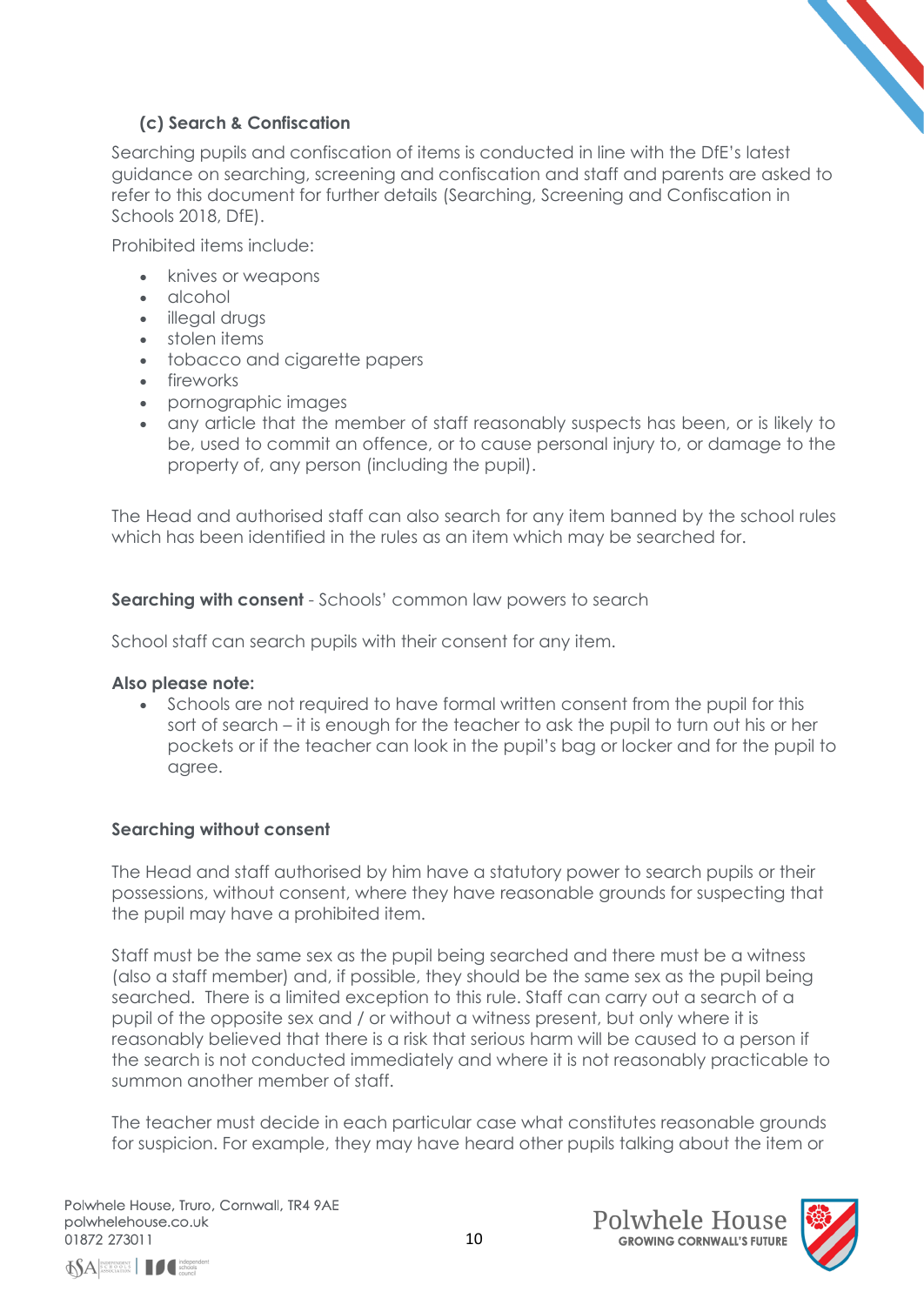they might notice a pupil behaving in a way that causes them to suspect that the pupil is concealing a prohibited item.

# **Confiscation**

School staff can seize any prohibited item found as a result of a search. They can also seize any item they consider harmful or detrimental to school discipline.

These items will be returned to parents after discussion between SMT and the parents, if appropriate or may be given to the authorities.

### **8. Pupil Support**

The school recognises its legal duty under the Equality Act 2010 to prevent pupils with a protected characteristic from being at a disadvantage. Consequently, our approach to challenging behaviour may be differentiated to cater for the needs of the pupil.

At Polwhele House we value positive teacher/pupil relationships and use this knowledge of individual children to support our behaviour systems. Listening to children's views and in collaboration with parents we identify staff mentors for children who may need more support. These approachable staff mentors guide and provide a non-judgemental, safe place for children to discuss their behaviour and concerns.

Teachers have a consistent approach when encountering poor behaviour embodied in the process of:

- Stop
- Notice
- Remind
- Move on

Staff who have encountered behaviour which is against the School Values and who have had to take further measures will first use the Restorative Plan. The child will remain with another adult until the teacher involved can speak with the child.

This meeting will follow an agreed process (see Appendix 4) with staff being trained in managing the meeting positively. Restorative Meetings will be reported to the Head, who will gather instances involving individual children and monitor the process as follows:

1st Restorative – With class teacher

2<sup>nd</sup> Restorative – With Class teacher and Dep Head

3<sup>rd</sup> Restorative – With Class teacher (Dep Head if requested) and Parents Final Restorative – With Class teacher, parents and SLT

Parents will be informed at the second stage.

Children who need more support and guidance can be given a daily/weekly Report Card or Behaviour Plan are encouraged to keep a Positive Reflection Diary. These are discussed with parents before issuing them to a child. These documents are used to encourage positive behaviour, interactions and attitudes. They are reviewed daily by

 $\left|\bigotimes_{\text{SCHOOLATION}}\right|$ 



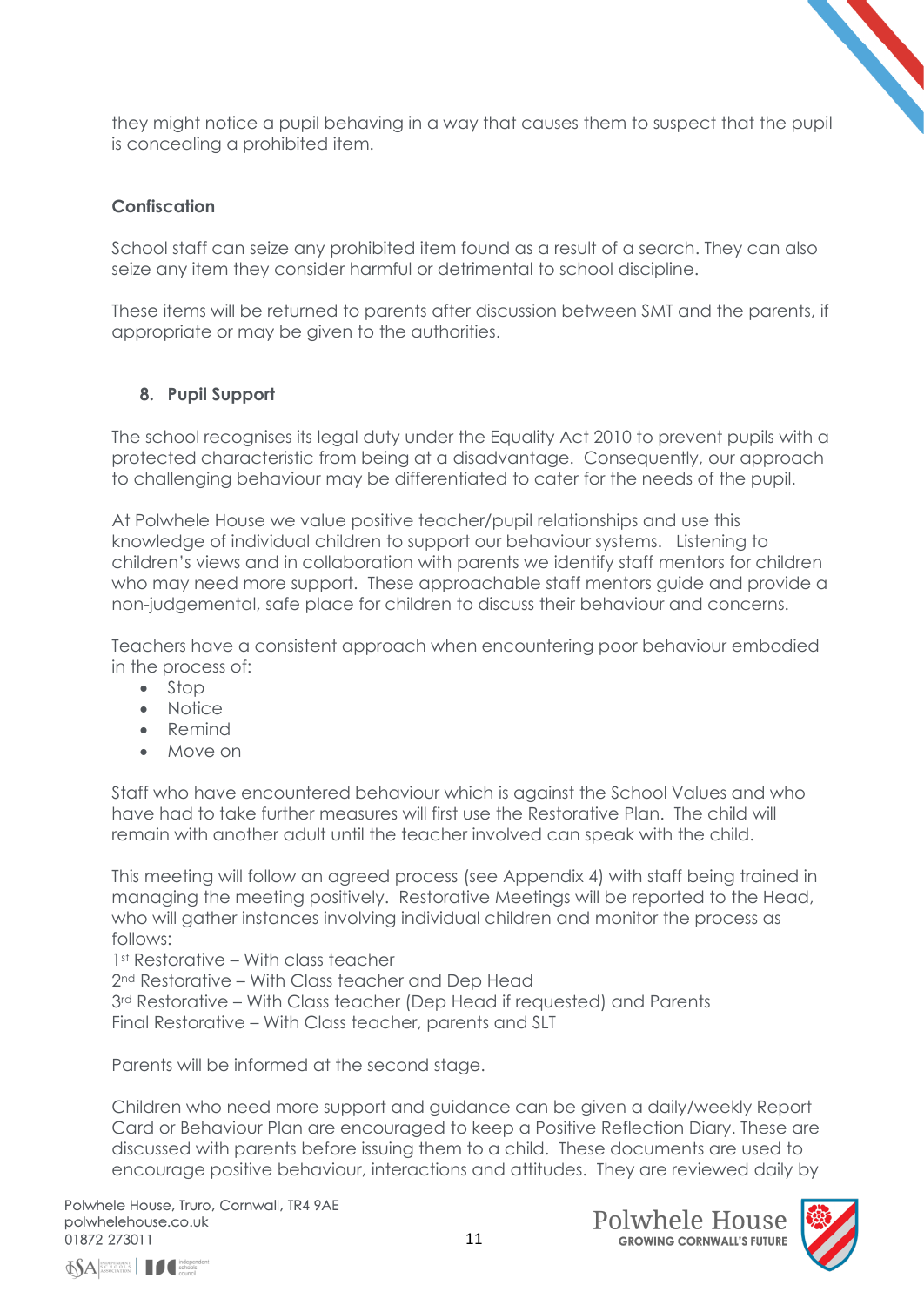the child alongside their Form Tutor to aid reflection and restorative practice. These can also be shared on a weekly basis by the child, Form Tutor and Deputy Head to ensure good progress, celebrate success or to determine if further intervention is needed.

The school's SEND co-ordinator will support the evaluation of a pupil who exhibits challenging behaviour to determine whether they have any underlying needs that are not currently being met. The SEND co-ordinator will also be involved when creating Behaviour Plans with pupils with SEND, dependant on their needs.

Where necessary, support and advice will also be sought from specialist teachers, an educational psychologist, medical practitioners and/or others, to identify and support specific needs.

When acute needs are identified in a pupil, we will liaise with appropriate external agencies and plan support programmes for that pupil. We will work with parents to create the plan and review it on a regular basis, ensuring good communication with all involved with the pupil at the centre of our care.

We also ensure that pupils are supported with their behaviour during boarding times and apply the same individual approach focussing on quality staff/pupil relationships when they are staying in our care overnight.

If the sanctions from Stage 3 (see Appendix 3) are not effective and the child continues to disturb the education of others within the school then the Head will begin a process of:

- 1. fixed-term exclusion
- 2. permanent exclusion

After a period of 5 days fixed-term exclusion, a member of the Managing Council will be involved in meeting with the child's parents and Head to discuss other possible courses of action.

When children do reach the level of fixed-term exclusion it is likely that they fall into the category of having a high-level of need and could be categorised as a child with Social, Emotional and Behavioural Difficulties (SEBD). At this point (or before) it might be appropriate to call a professionals' meeting to discuss alternative strategies that might be used. The people invited to this meeting should include:

- the Head
- the Form Tutor
- the TA (if applicable)
- a member of a relevant external agency

The outcome of this meeting should be discussed by the Head, the child and the parents.

### **Exclusions**

Only the Head, in consultation with the Chairman of the Managing Council, may exclude a pupil whose behaviour she feels is seriously unsatisfactory. Pupils may be excluded for one or more fixed periods or permanently.



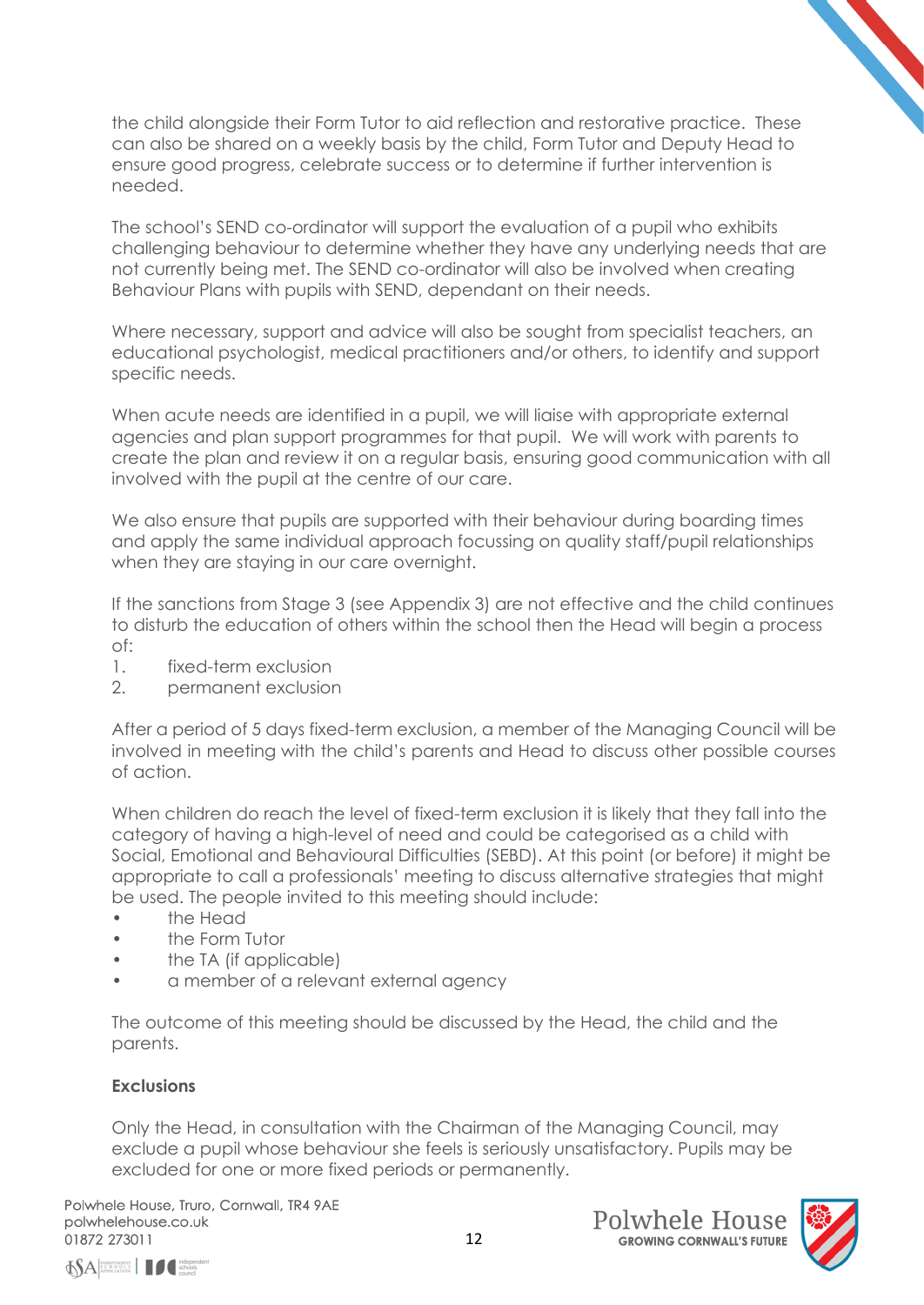For serious, or persistent breaching of the school's Behaviour Policy and the pupils can be excluded for one or more fixed term periods, not exceeding more than 30 days in one school year. A decision to exclude a pupil permanently will only be taken as a last resort, when a wide range of strategies for dealing with disciplinary offences has been employed to no avail, or an exceptional 'one off' offence has been committed, e.g:

- serious violence, actual or threatened, against another pupil or a member of staff
- serious abuse or assault
- supplying an illegal drug
- carrying an offensive weapon

# **Parental Co-operation**

We always seek parental co-operation in all events.

# **Appeals**

Parents are entitled to appeal to the school against an exclusion. A letter stating the intention to appeal should be sent to the school. A hearing will be set up as quickly as possible, but within ten days at the latest. The decision made by the panel is final. The panel will be made up as per the complaints panel.

# **Continuing Education**

During any fixed-period of exclusion the school will continue to provide education for a pupil, for example through work to be completed at home using our remote learning provision during any fixed-period of exclusion. The school will consider ways in which to reintegrate the pupil post-exclusion.

# **9. Pupil transition**

To ensure a smooth transition between different years in the school, pupils have opportunities to get to know their new form tutors. In addition, staff members hold transition meetings sharing both pastoral and academic information.

To ensure behaviour is continually monitored and the right support is in place, information related to pupil behaviour issues may be transferred to relevant staff at the start of the term or year. Information on behaviour issues may also be shared with new settings for other pupils transferring to other schools. In weekly staff meetings, individual pupils are discussed so any behaviour issues are raised and discussed with staff so all are aware.

# **10. Staff Training**

Our staff are provided with training and information on managing behaviour, including proper use of restraint, as part of their induction process.





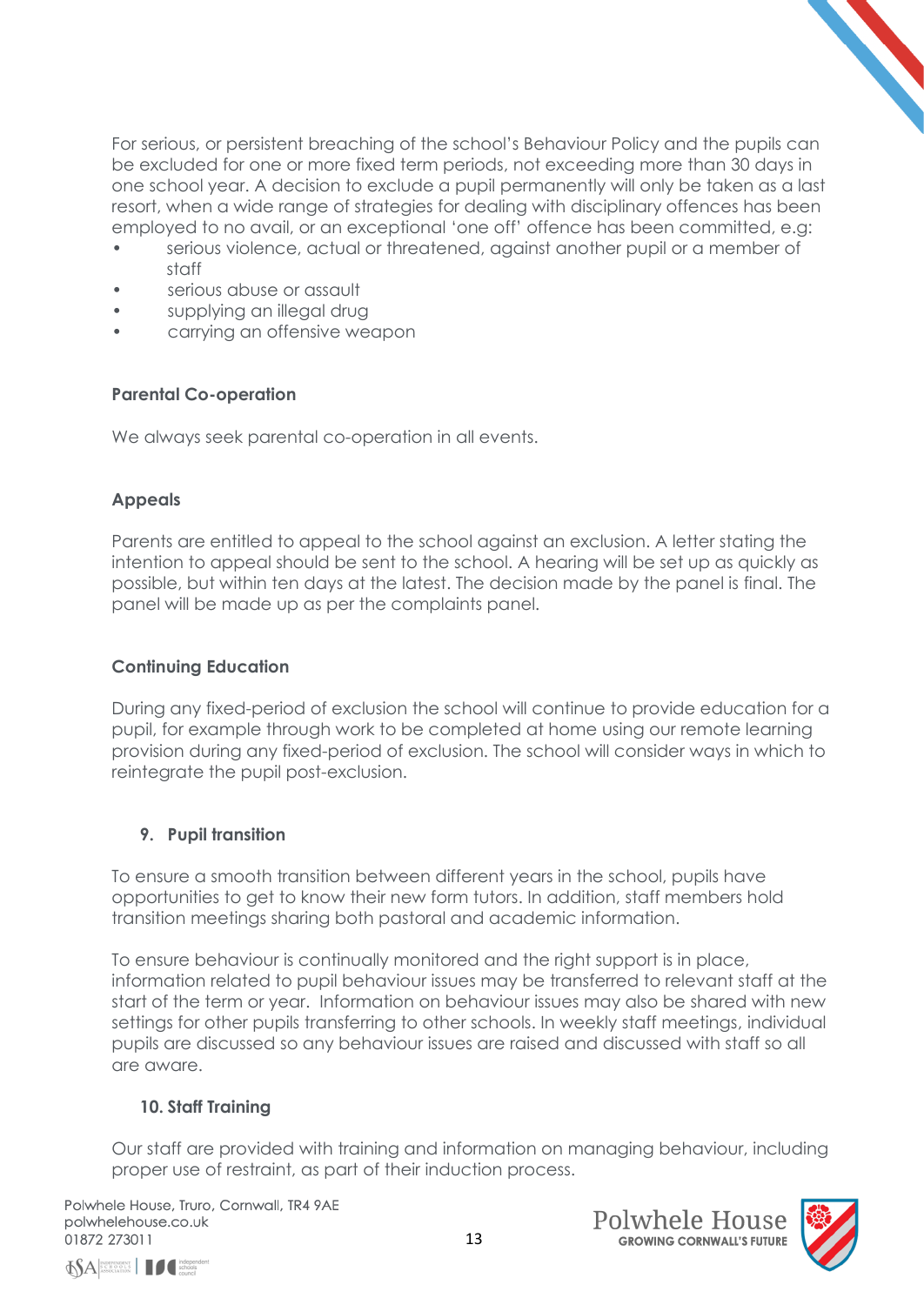Behaviour management will also form part of continuing professional development.

# **11. Equal Opportunities**

All rewards and sanctions are applied fairly and consistently and in accordance with the school's Equality and Inclusion Policy, with consideration for the Equality Act 2010.

### **12. Review**

This behaviour policy will be reviewed by the staff, Head and Managing Council every year. At each review, the policy will be approved by the Head.

### **13. Links with other policies**

This behaviour policy is linked to the following policies:

- Child Protection Policy and Procedures
- Anti-Bullying Policy
- Life Skills Policy
- Staff Code of Conduct
- Special Educational Needs and Disabilities & Learning Support Policy

\_\_\_\_\_\_\_\_\_\_\_\_\_\_\_\_\_\_\_\_\_\_\_\_\_\_\_\_\_\_\_\_\_\_\_\_\_\_\_\_\_\_\_\_\_\_\_\_\_\_\_\_\_\_\_\_\_\_\_\_\_\_\_\_\_\_\_\_\_\_\_\_\_\_\_\_\_\_\_\_\_\_\_\_

- Online Safety Policy
- ICT Acceptable Use policies
- Positive Handling and Restraint Policy
- Equality & Inclusion Policy
- Mental Health Policy
- SMSC Policy (including British Values)

**Created**: May 2019 **Reviewed**: September 2019; September 2020; September 2021 **Review date:** According to the school's policy review cycle







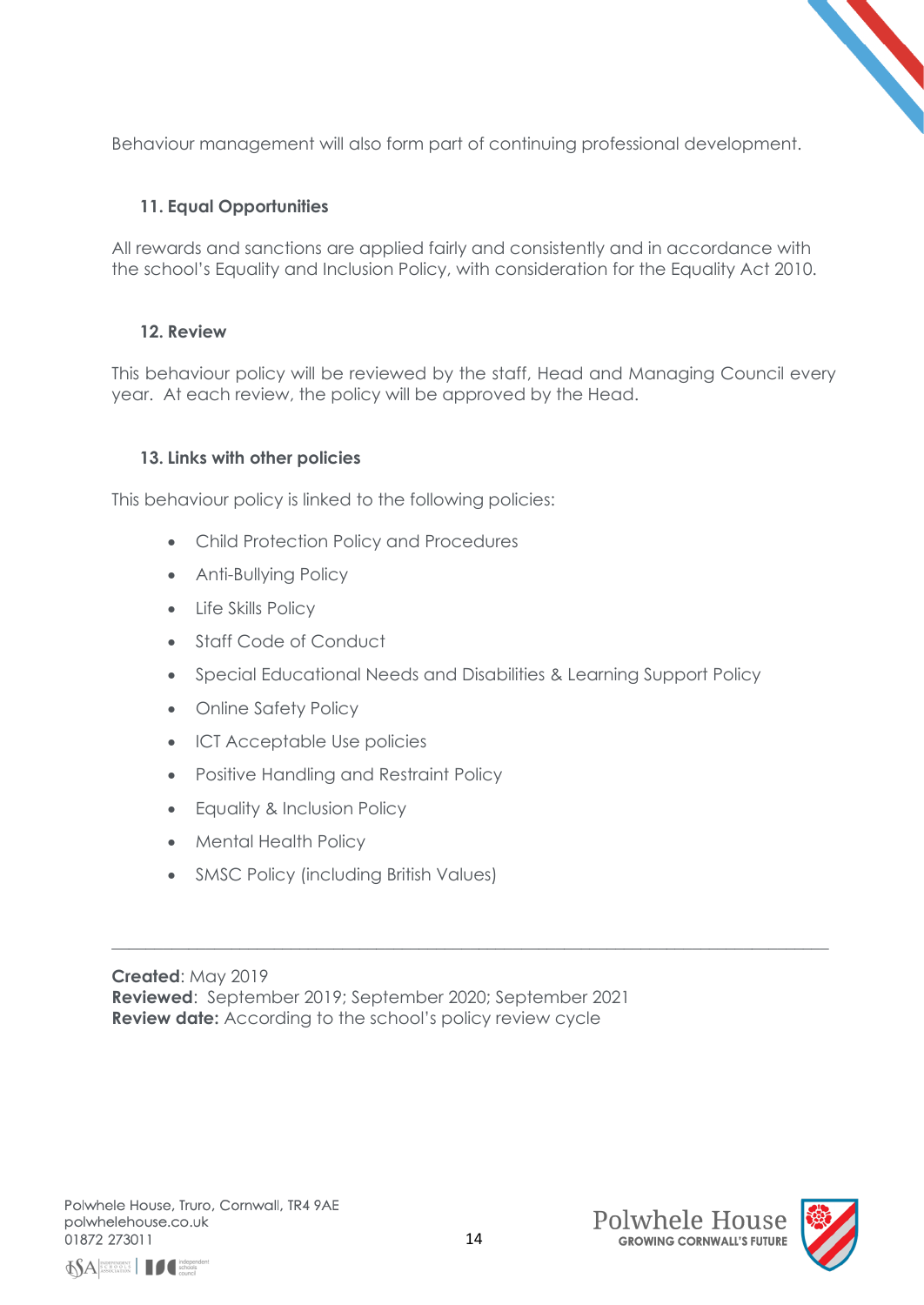**Appendix 1: Pupil Positive Behaviour examples**

# **PUPIL POSITIVE BEHAVIOUR EXAMPLES**

- Demonstrating behaviour that reflects the School Values and 3 Rules: Ready, Respectful and Safe
- Demonstrating good manners including 'please', 'thank you', and 'sorry' to each other and staff
- Holding doors open for adults and others
- Listening to each other, staff and accepting other's points of view
- Waiting for the right time to add to discussion
- Being helpful, reliable and responsible
- Showing good behaviour for learning listening, concentrating, showing resilience and self-control, following direction, showing a growth mindset and doing their best
- Good table etiquette at lunchtime
- Showing tolerance, kindness and compassion towards all others
- Developing positive relationships and friendships including thoughtful, inclusive playtimes

Polwhele House, Truro, Cornwall, TR4 9AE polwhelehouse.co.uk 01872 273011





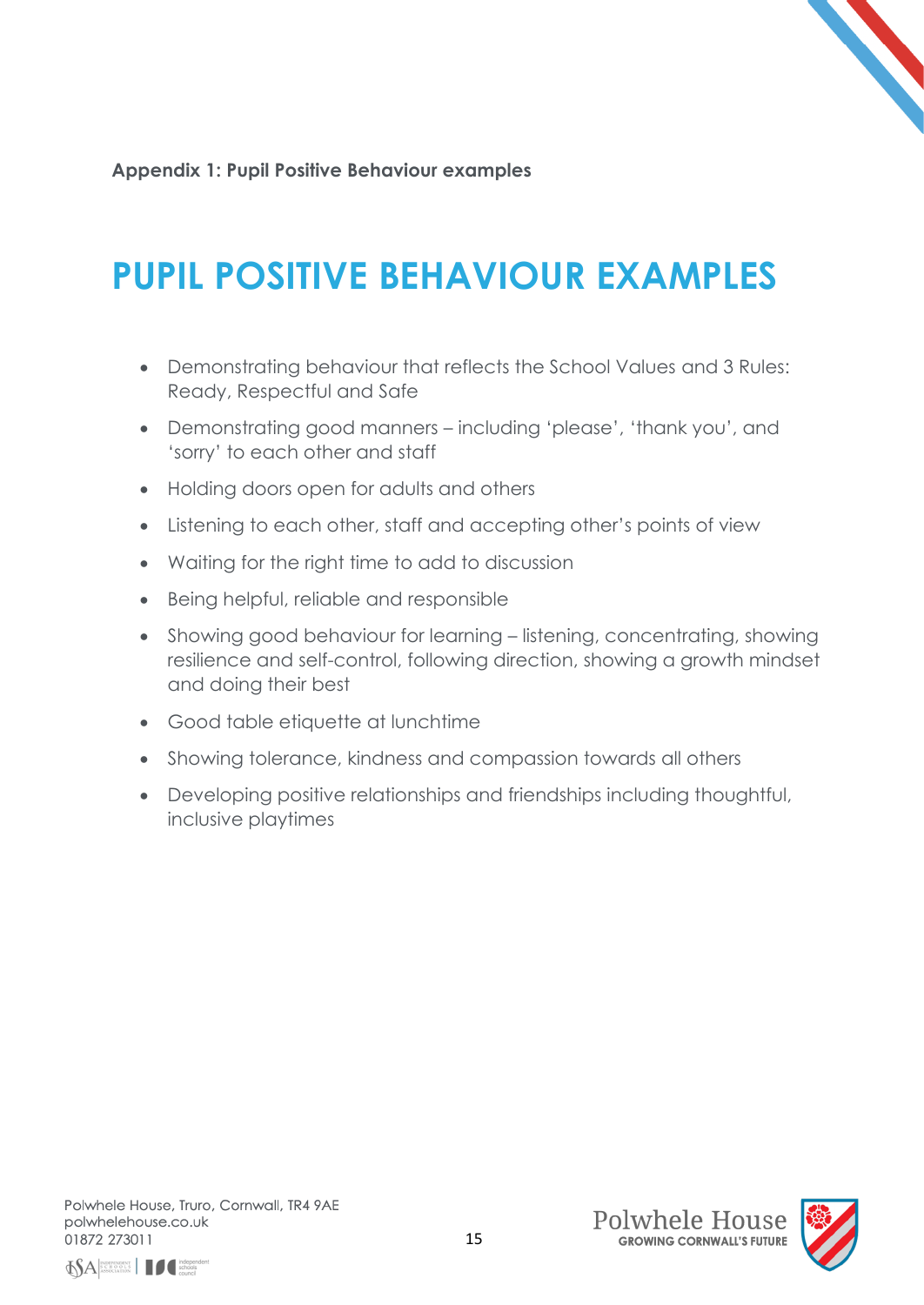

**Appendix 2: Pupil Code of Conduct**

# **PUPIL CODE OF CONDUCT**

At all times pupils are expected to be:

- Ready
- Respectful
- Safe





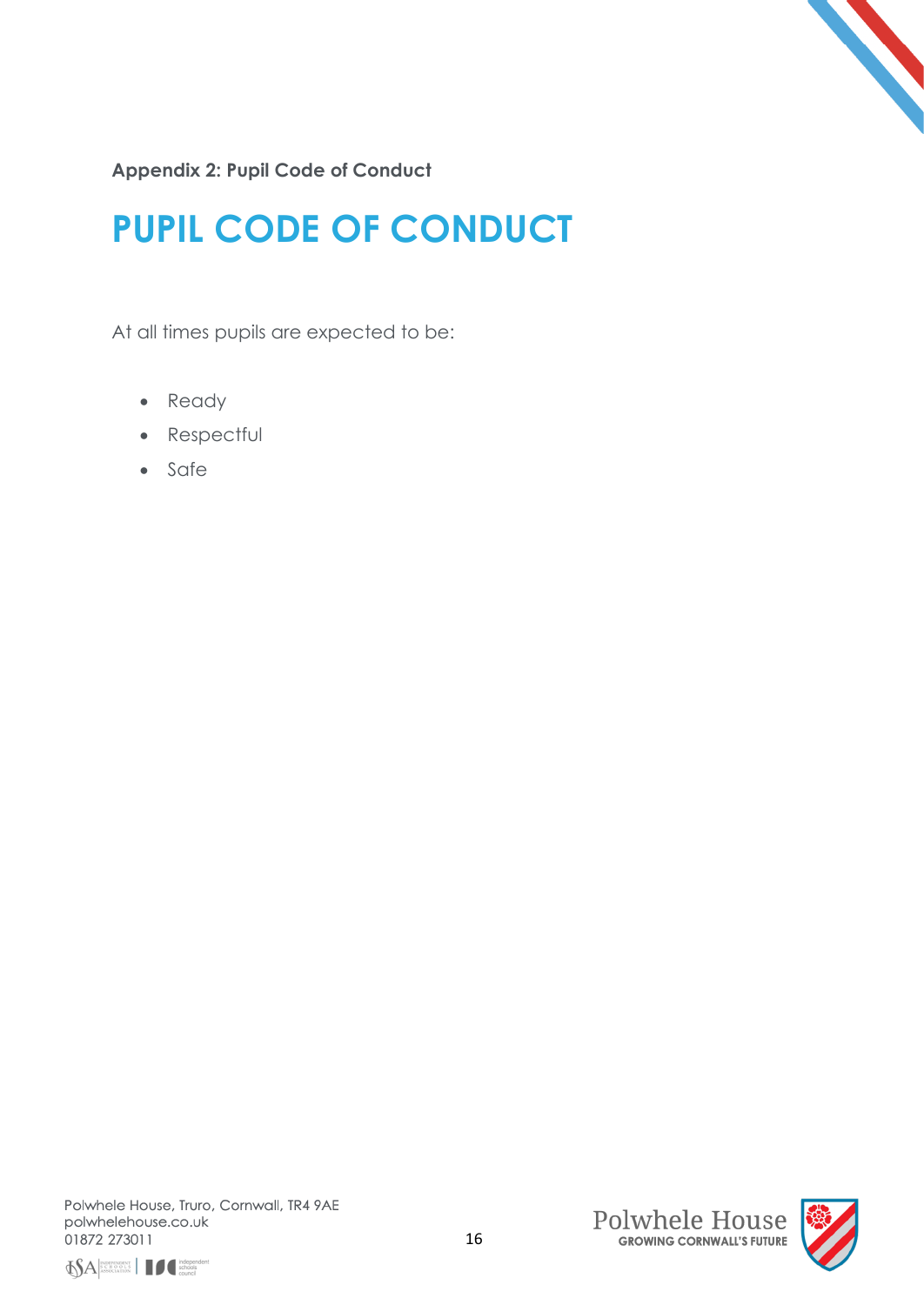Appendix 3: Support and Sanction ladder

|                                | <b>Type of Behaviour</b>                                            | <b>Response to behaviour</b>                                                                  |
|--------------------------------|---------------------------------------------------------------------|-----------------------------------------------------------------------------------------------|
| Low                            | Behaviour that does not reflect                                     | <b>Managed by teacher on duty/teaching class</b>                                              |
| level                          | the School Values.                                                  | Use positive strategies to encourage behaviour in                                             |
|                                | Disruption in lessons, in corridors,<br>and at break and lunchtimes | line with School Values e.g.                                                                  |
|                                |                                                                     | *Reminder of School Values                                                                    |
|                                | Non-completion of classwork or                                      | *Praise when seen behaving well                                                               |
|                                | homework without just cause                                         | <i>*Parallel praise</i>                                                                       |
|                                |                                                                     | *Talking quietly to individual pupil                                                          |
|                                | Unacceptable attitude                                               | *Restorative approach                                                                         |
|                                |                                                                     | *Provide opportunities for change                                                             |
|                                | Disrespecting school or other's                                     | *Stand/sit by teacher                                                                         |
|                                | property                                                            | *Support child/children with making an apology                                                |
|                                |                                                                     | *Retrace steps and walk                                                                       |
|                                |                                                                     | *Visual timers                                                                                |
|                                |                                                                     | *Pre-empt situations<br>*5 minute Time out in playground given if needed                      |
|                                |                                                                     |                                                                                               |
| <b>Stage</b>                   | Persistent low level behaviour                                      | <b>Managed by teacher and Form Tutor:</b>                                                     |
| 1                              |                                                                     |                                                                                               |
|                                |                                                                     | As above and if relevant:                                                                     |
|                                |                                                                     | 1) Time out in class/playground/dining room with                                              |
|                                |                                                                     | teacher in charge                                                                             |
|                                |                                                                     | 2) Restorative meeting                                                                        |
|                                |                                                                     | 3) Complete 'Time to Think' sheet with the                                                    |
|                                |                                                                     | teacher                                                                                       |
|                                |                                                                     | 4) Incident recorded by teacher in behaviour log                                              |
|                                |                                                                     | in central folder in staff shared area and reported<br>to form tutor. Deputy Head made aware. |
|                                |                                                                     | 5) Parents informed the same day of incident by                                               |
|                                |                                                                     | form tutor                                                                                    |
|                                |                                                                     |                                                                                               |
|                                |                                                                     | *Check-ins with Form Tutor – sharing work etc                                                 |
|                                |                                                                     | *Form Tutor to issue a 'Positive Reflection Diary' –                                          |
|                                |                                                                     | discussion with child and parent before putting it                                            |
|                                |                                                                     | into place                                                                                    |
|                                |                                                                     | *Children supported in making an apology                                                      |
|                                |                                                                     |                                                                                               |
| <b>Stage</b><br>$\overline{2}$ | Continuation of low level & stage                                   | <b>Managed by Deputy Head</b>                                                                 |
|                                | Serious misbehaviour:                                               | *2 <sup>nd</sup> and 3 <sup>rd</sup> restorative meeting                                      |
|                                | <i><b>*Persistent/Repeated breaches</b></i>                         | *Behaviour Plan in place once three Time to Think                                             |
|                                | of the School Values                                                | meetings have taken place                                                                     |
|                                | *Verbal or physical aggression                                      |                                                                                               |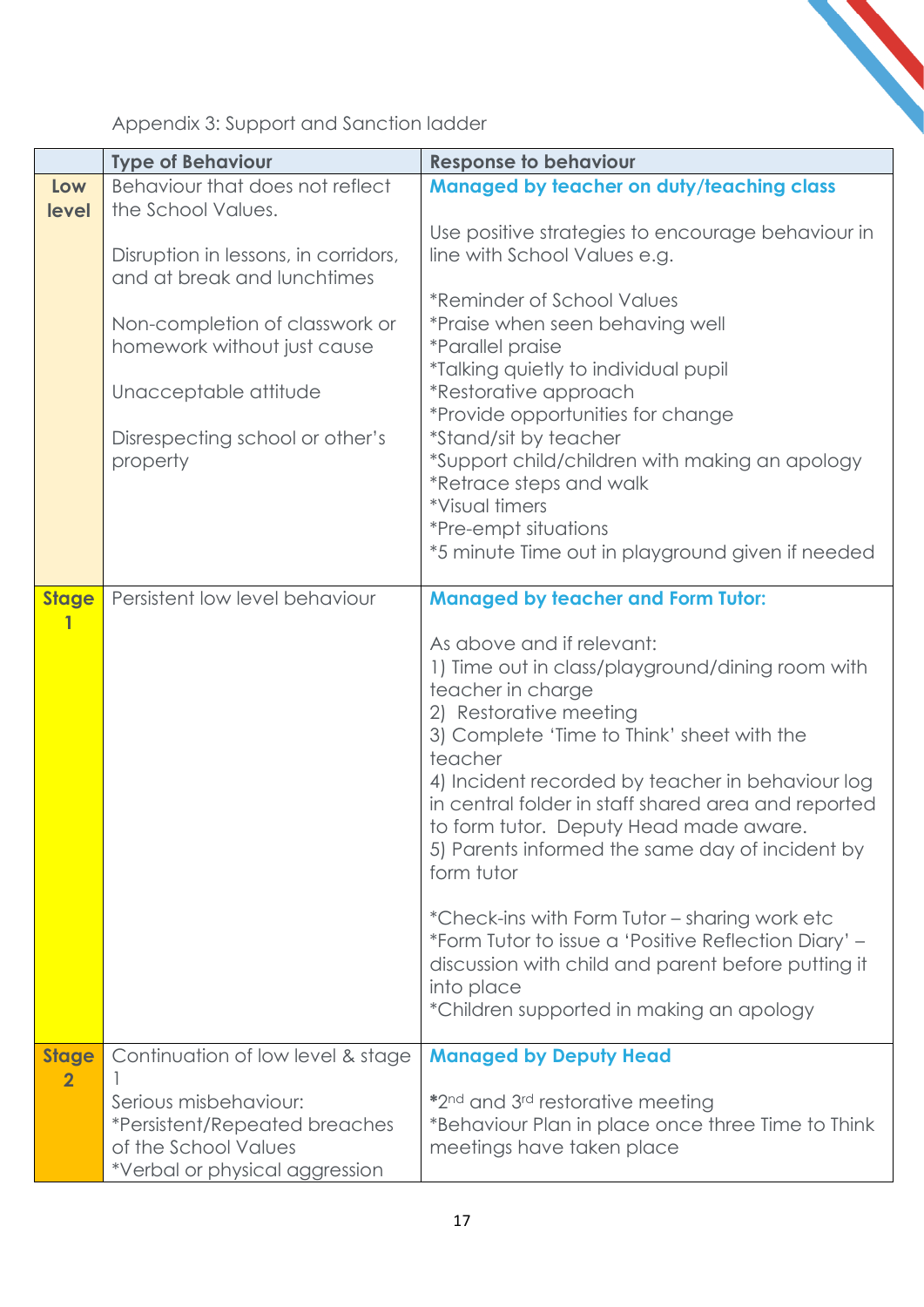| <b>Stage</b><br>3 | *Serious Vandalism of school<br>property or other's property<br><i>*</i> Theft<br>*Discriminatory comments<br>*Serious challenge to authority<br>*Bringing banned/prohibited<br>substances or items into School<br>*Breaking the "Acceptable ICT<br>Use" policy.<br>Continuation of stages 1 and 2<br>High level serious behaviour | *Formal meeting with parents (Complete<br>'Comments Record')<br>*Weekly review of behaviour as needed<br>*Staff mentor put into place through discussion<br>with child and parents<br>*Positive Reflection Diary - reviewed weekly<br>*Report Card following three 'Time to Think'<br>meetings<br>*Children supported in making an apology<br><b>Managed by Head with Deputy Head</b><br>Apply positive strategies to encourage<br>appropriate behaviours in line with the school's<br>ethos & values<br>e.g.<br>*Final restorative meeting<br>*Formal meetings with parents (Complete<br>'Comments Record')<br>*Staff mentor support more regularly - led by staff<br>*Behaviour Plan in place, advice from SENDCO,<br>outside agencies regarding targets, strategies &<br>interventions<br>*Involvement of parents in weekly monitoring of<br>Behaviour Plan and Log (Complete 'Comments<br>Record')<br>*Response Plan in place discussed in staff meeting<br>to support consistency in approach<br><i><b>*Report Card</b></i><br>*Behaviour Plan and Log<br>*Involvement of parents - daily monitoring of<br>Behaviour *Plan and Log (Complete 'Comments<br>Record')<br>*Positive Reflection Diary – reviewed daily |
|-------------------|------------------------------------------------------------------------------------------------------------------------------------------------------------------------------------------------------------------------------------------------------------------------------------------------------------------------------------|------------------------------------------------------------------------------------------------------------------------------------------------------------------------------------------------------------------------------------------------------------------------------------------------------------------------------------------------------------------------------------------------------------------------------------------------------------------------------------------------------------------------------------------------------------------------------------------------------------------------------------------------------------------------------------------------------------------------------------------------------------------------------------------------------------------------------------------------------------------------------------------------------------------------------------------------------------------------------------------------------------------------------------------------------------------------------------------------------------------------------------------------------------------------------------------------------------------------|
|                   |                                                                                                                                                                                                                                                                                                                                    | Suspension if appropriate                                                                                                                                                                                                                                                                                                                                                                                                                                                                                                                                                                                                                                                                                                                                                                                                                                                                                                                                                                                                                                                                                                                                                                                              |
| <b>Stage</b><br>4 | <b>Exclusion</b>                                                                                                                                                                                                                                                                                                                   | <b>Managed by Head in consultation with the</b><br><b>Managing Council</b><br>Fixed term exclusion – length is dependent on the<br>severity and frequency of the incident/s and the<br>child's ongoing behaviour and will increase as a<br>response to serious and persistent inappropriate                                                                                                                                                                                                                                                                                                                                                                                                                                                                                                                                                                                                                                                                                                                                                                                                                                                                                                                            |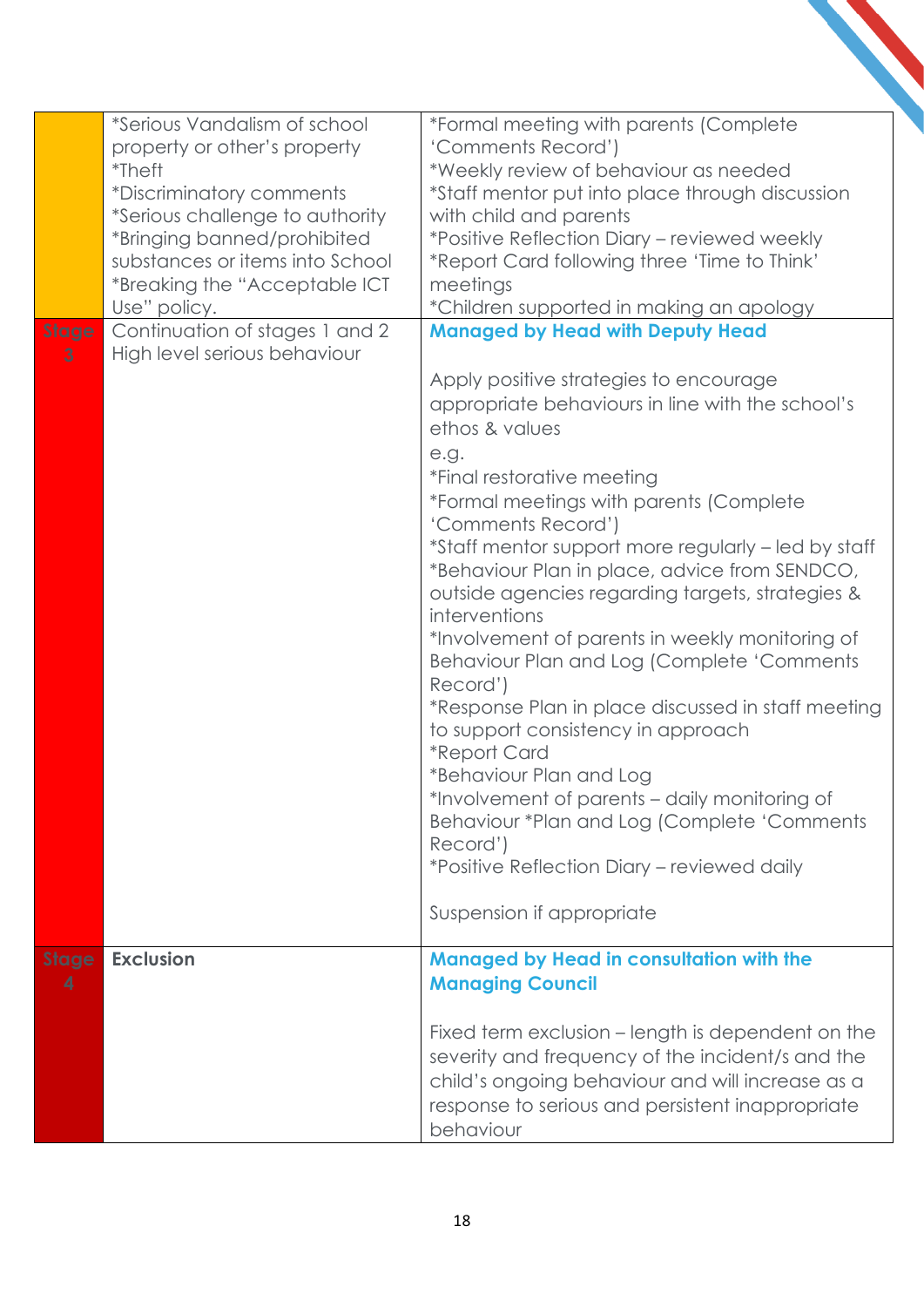

# **Appendix 4**

# **RESTORATIVE MEETINGS**

# **When to Hold a Restorative Meeting**

Not every incident needs to be resolved with a restorative meeting.

You should hold a restorative meeting when:

- Trust is broken
- Behaviour has fallen below minimum standards
- Tempers have frayed
- Manners have disappeared
- Something has been said that should not have been**.**

### **Questions you can ask**

- Q1. What happened?
- Q2. What were you thinking at the time?
- Q3. What have you thought since?
- Q4. Who has been affected?
- Q5. How have they been affected?
- Q6. How can we do things differently in the future?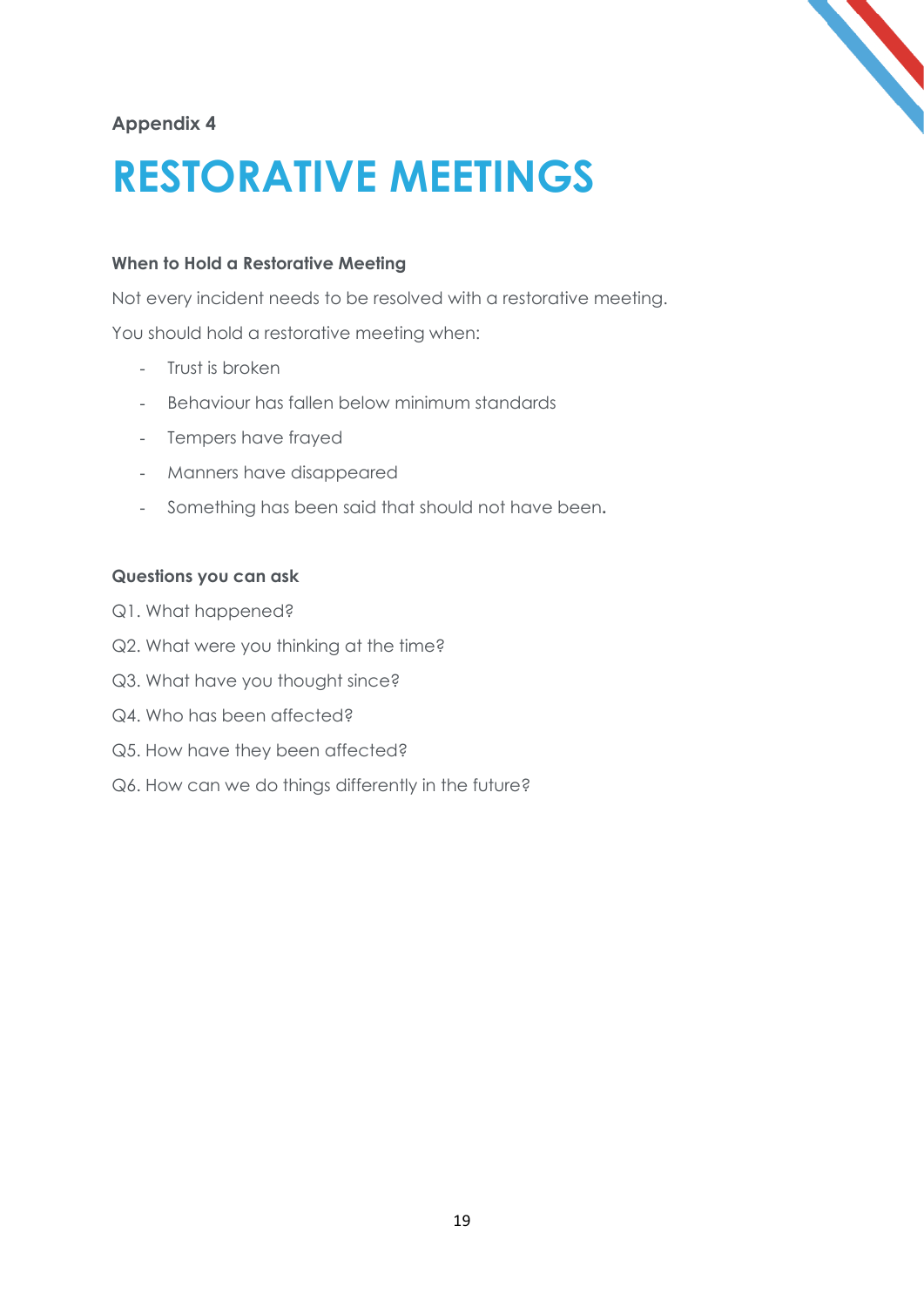

#### **If a child finds it difficult to open up:**

- Use scales: 'on a scale of 1-10 how angry were you?'
- Offer some time. 'I can see you are not quite ready to talk, would you like a minute or two?' 'I can see you are still upset, would you like to meet tomorrow when you have had some time?'
- Offer support: 'Would you like Mrs Y to sit with you to support you with the answers?'
- Demonstrate best practice: Answer questions yourself and set a good example.
- Paint a picture, 'Imagine if you were Jonathan who needed to get to his guitar practice at lunch, how might you feel?'

#### **How to lead a Restorative Meeting**

- Do not sit behind or on your desk
- However irritated you are with their behaviour, focus on the outcome you want**.**
- Reserve enough time for the meeting.
- No need for lots of notes.
- Leave the door open.